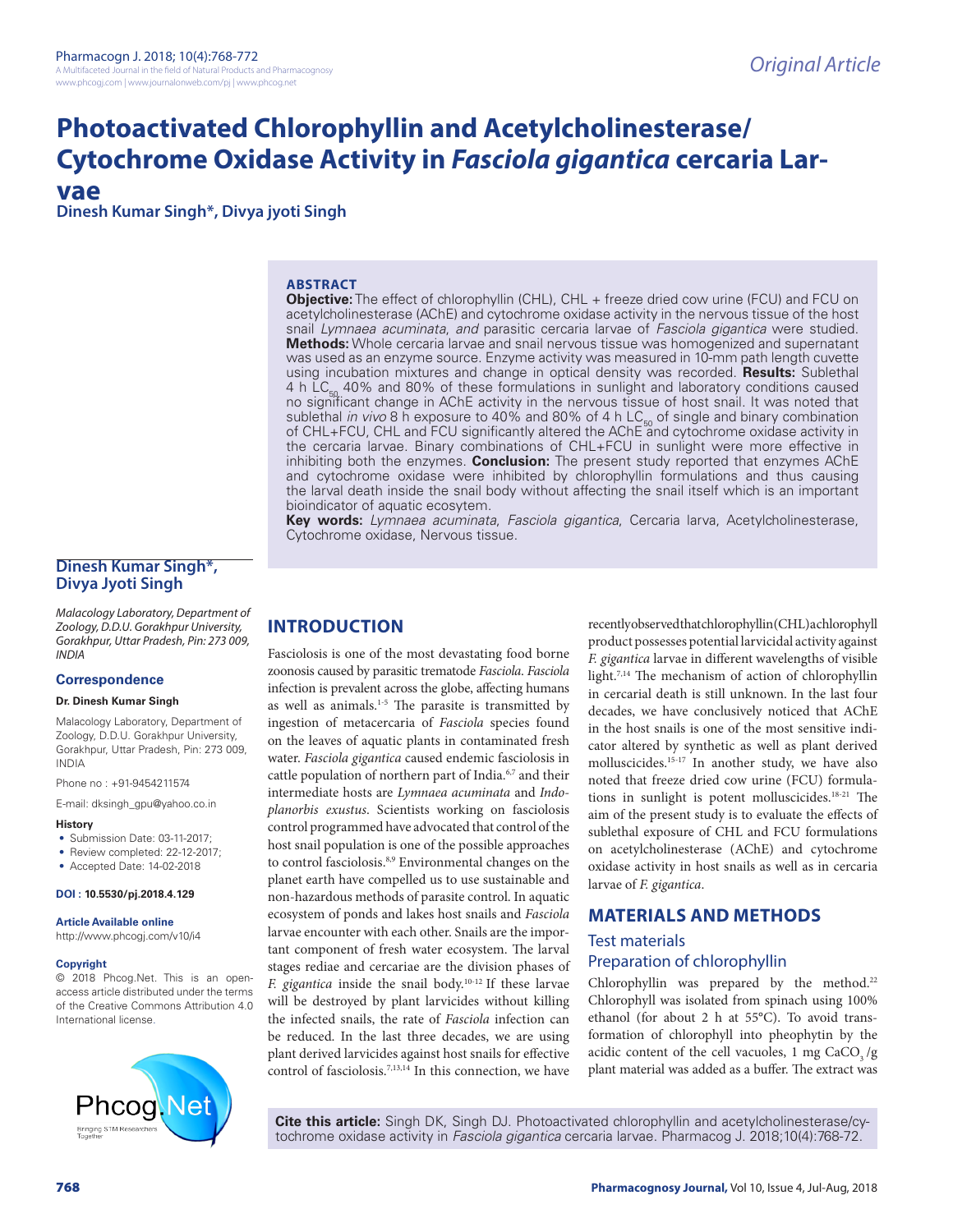subsequently filtered, and petroleum benzene was added. After shaking the mixture, chlorophyll moved into lipophilic benzene phase. The two phases were separated using a separatory funnel and about 1 mL methanolic KOH was added to 50 mL of benzene phase. On agitation, the chlorophyll met the methanolic KOH and transformed to water soluble chlorophyllin (cleavage of the ester bond between the chlorophyllin and the phytol tail by saponification). The phytol tail is responsible for the lipophilic property of chlorophyll. Chlorophyll is found as chlorophyllin in the KOH phase.

### Collection of cow urine

Geer breed cow urine was collected in sterilized bottles, from green grass grazing 3-5 years old healthy cows. Different formulations of cow urine were tested against the larvae of *F. gigantica.*

### Preparation of freeze dried cow urine (FCU)

Geer cow urine was kept in sun light (8h/day)/ laboratory conditions for 15 days. After 15 days cow urine was freeze dried in lyophilizer. Binary combinations (1:1) of chlorophyllin with FCU kept for 15 days in sunlight (8h/day) and laboratory conditions were prepared at the time of treatment.

### **Animals**

Adult *L. acuminata*, each measuring 2.6 ± 0.4 cm in length were collected locally from Ramgarh Lake and low lying submerged areas of Gorakhpur district of Uttar Pradesh, India. Cercariae shedding infected snails were separated from uninfected snails by the method of Largue *et al.*23 and Sunita *et al*. 24

### *In vivo* treatment

The snails could acclimatize for 24 h in laboratory conditions and then treated with sublethal concentrations 40% and 80% 4 h  $LC_{50}$  of binary combinations (1:1) of chlorophyllin formulations (CHL, CHL+FCU and FCU) (Table 1). Six batches were set up for each concentration. Control group (for each batch) contained only dechlorinated tap water without any treatment. All the treatments were made in the dechlorinated water in laboratory conditions. Thereafter, enzymes AChE and cytochrome oxidase activity were determined. Effect of toxicant on host (snails *L. acuminata*) and parasite (*F. gigantica* larvae) were observed simultaneously. The treated animals were removed from the aquaria after 4 h and rinsed with water. After 4 h of treatment snails were dissected for procurement of cercariae and nervous tissues of snails. About 15 to 20 snails were dissected, which yielded about 70-100 mg nervous tissues. In each concentration 100 to 150 infected snails were used. Nearly 4000 to 6000 cercaria larvae were procured in dissection of a single infected snail. In control group, infected snails were not treated with cercaricides. Both cercariae as well as nervous tissues of infected snails (positive control) were used in the same manner as treated group for AChE and cytochrome oxidase activity measurement. Protein levels were estimated according to the method of Lowry *et al*. 25

### AChE activity

AChE activity was estimated in treated as well as control group of animals by the method of Ellman *et al.*26 as modified by Singh *et al*. 27 Cercaria larvae as well as brains of the infected snails were taken for the measurement of acetylcholinesterase (AChE) and cytochrome oxidase activity. The brains of snails were removed separately and placed on ice cubes. Afterwards, they were placed on filter paper to remove the adherent water and not to be weighty. Snail nervous tissue (50 mg) was homogenized in 1.0 mL of 0.1M phosphate buffer, pH 8.0, for 5 min in ice bath, and then centrifuged at 1,000×g for 30 min at 4ºC. The supernatant was used as an enzyme source. Enzyme activity was measured in a 10-mm

#### *Homogenization of F. gigantica cercaria larvae*

Fresh Cercaria (1×10<sup>6</sup>) larvae were centrifuged at 4 °C for 2 min at 800×g. Then 1.0 mL 0.1M phosphate buffer pH 8.0 containing a cocktail of protease inhibitors (10 mM EGTA, 40 μg/mL leupeptin, 20 μg/mL pepstatin, 1.0 mg/mL bacitracin, 20 units/mL aprotinin and 1 mM benzamidine) was added (10 mL), followed by sonication at 50% duty cycle/output control 4 in a bath Ultrasonics sonicator, (Plainview, NY, U.S.A). Sonication was performed for 3×3 min at 4 ºC. Each homogenate was used as enzyme source for AChE activity measurement. Protein levels were estimated according to the method of Lowry *et al*. 25

### *Cytochrome oxidase*

Activity of cytochrome oxidase was measured according to Cooperstein and Lazarow.<sup>28</sup> As modified by Singh and Agarwal.<sup>29</sup> Homogenate obtained from fraction of cercaria larvae (1×106 ) of *F. gigantica* in 1.0 mL of 1/30 mol/L phosphate buffer, pH-7.4 centrifuged at 10,000×g for 30 min at 4 ºC. Supernatants were used an enzyme source. Enzyme activity at 25ºC was measured in a 10-mm path length cuvette. Reduced cytochrome solution (3-mL) ( $1.7\times10^{-5}$  mol/L) was taken into cuvette and 0.2 mL of cercaria larvae homogenate was added. The reactants were mixed by inverting the cuvette several times and absorption at 550 nm was monitored for 3 min. A few grains of potassium ferricyanide were added (to oxidize cytochrome c completely) and the extinction was redetermined. Enzyme activity has been expressed as the average enzyme activity/min/mg protein (arbitrary unit).

### *Acetylcholinesterase*

Fractionated homogenate obtained from fractionation of cercaria larvae  $(1\times10^6)$  of 0.1M phosphate buffer pH 8.0 centrifuged at 1000 $\times$ g for 30 min at 4ºC. The supernatant was used as an enzyme source 0.1 mL (5×10<sup>-4</sup> M) of enzyme source, 2.9 mL of 0.1M phosphate buffer (pH 8.0 mL) 0.1 mL of chromogenic agent DTNB (5, 5-dithio-bis-2-nitrobenzoic acid) and 0.02 mL of freshly prepared ATChI (acetylthiocholine iodide) solution in distilled water was added in 10 mm path length cuvette. The change in optical density at 412 nm was monitored for 3 min interval at 25ºC. Enzyme activity has been expressed μ mole 'SH' hydrolysed/ min/ mg protein.

### Statistical analysis

Concentration mortality data for each group of cercaria larvae of *F. gigantica* were analyzed using the probit analysis program, POLO-PC (LeOra Software) Robertson *et al*. 30 Rank correlation coefficient was applied to observe significant variation in between treated and control group AChE and cytochrome oxidase activity.<sup>31</sup>

### **RESULTS**

In control groups, AChE activity in the nervous tissues of *L. acuminata* in sunlight and in laboratory conditions was 0.91-0.92 μ mole 'SH' hydrolyzed/min/mg protein (Table 2). No significant change in AChE activity in sunlight and laboratory conditions was noted in control as well as treated (40 % and 80 % of 4 h  $LC_{50}$  of CHL, CHL+FCU and FCU) snails group (Table 2).

In untreated cercaria larva AChE activity in sunlight and laboratory conditions was 1.01-1.3μ mole `SH` hydrolyzed/min/mg protein (Table 3).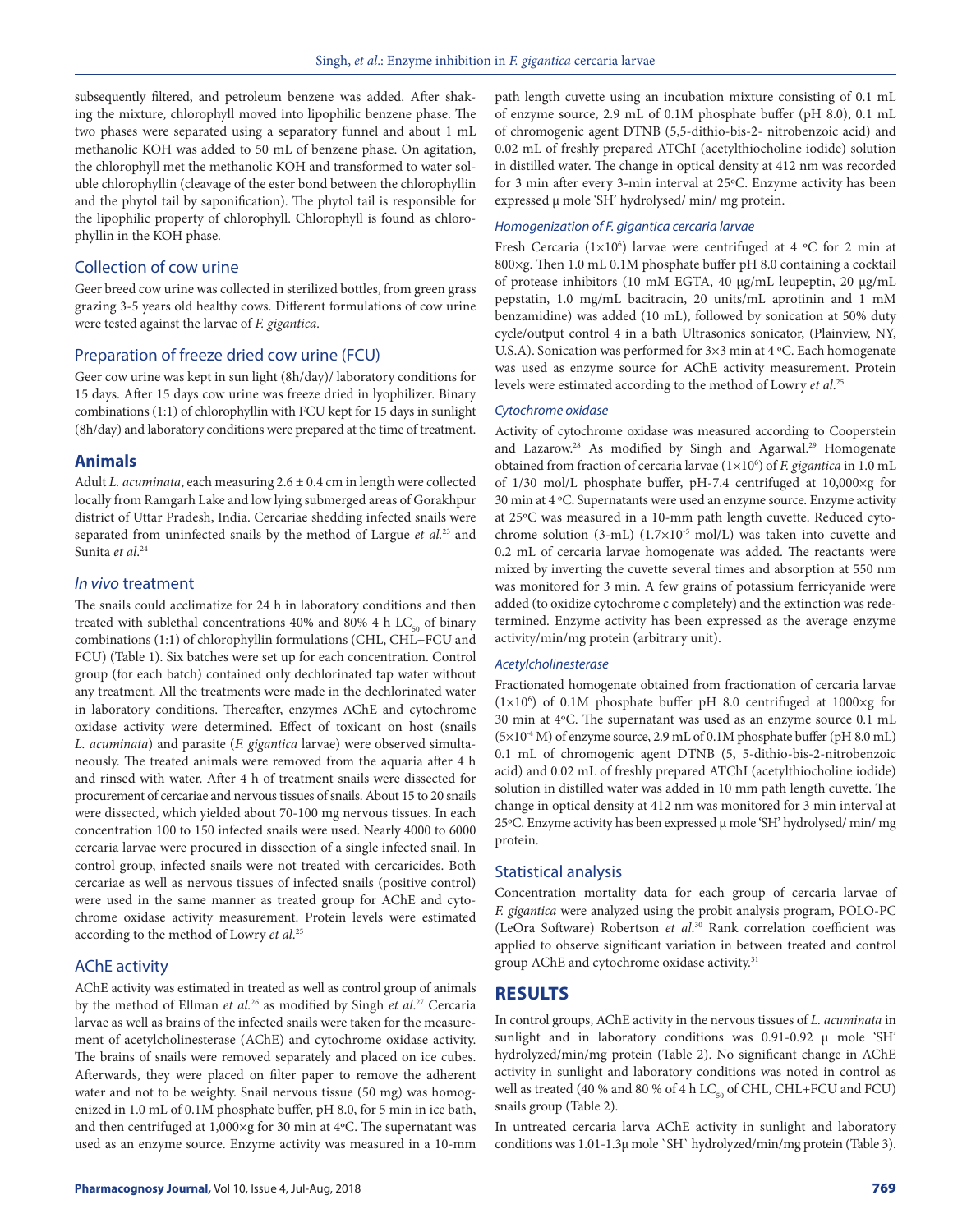| Table 1: Concentrations (mg/L) of different larvicides used in in vivo toxicity determination against Fasciola larva in sunlight and laboratory conditions. |  |
|-------------------------------------------------------------------------------------------------------------------------------------------------------------|--|
|                                                                                                                                                             |  |

| Larvicides (mg/L) | <b>CHL+FCU</b>          |                       | CHL                      |                         | <b>FCU</b>            |                          |                 |                       |                          |
|-------------------|-------------------------|-----------------------|--------------------------|-------------------------|-----------------------|--------------------------|-----------------|-----------------------|--------------------------|
|                   | $LC_{\epsilon 0}$ of 4h | 80% of<br>$4hLC_{50}$ | $40\%$ of<br>$4hLC_{50}$ | $LC_{\epsilon_0}$ of 4h | 80% of<br>$4hLC_{50}$ | $40\%$ of<br>$4hLC_{50}$ | $LC_{50}$ of 4h | 80% of<br>$4hLC_{50}$ | $40\%$ of<br>$4hLC_{50}$ |
| Sunlight          | 26.07                   | 20.85                 | 10.42                    | 28.75                   | 23.00                 | 11.5                     | 882.25          | 705.8                 | 352.9                    |
| Laboratory        | 1094.82                 | 875.85                | 437.92                   | 360.34                  | 288.27                | 144.13                   | 1276.8          | 1021.4                | 510.4                    |

**Table 2: AChE activity (µ mole SH hydrolyzed/min/mg protein) in the nervous tissue of L. acuminata exposed to 40% and 80% of 4 h LC<sub>50</sub> of active larvicides CHL+FCU, CHL and FCU in sunlight and laboratory condition.**

| <b>Larvicides</b> | 4 h LC <sub>50</sub> | <b>Sunlight</b>  | Laboratory       |
|-------------------|----------------------|------------------|------------------|
| Control           |                      | $0.91 \pm 0.001$ | $0.92 \pm 0.001$ |
|                   |                      | (100)            | (100)            |
| CHL+FCU           | 80%                  | $0.89 \pm 0.001$ | $.87 \pm 0.001$  |
|                   |                      | (97.80)          | (94.56)          |
|                   | 40%                  | $0.87+0.001$     | $.85 \pm 0.001$  |
|                   |                      | (95.60)          | (92.39)          |
| CHL               | 80%                  | $0.85 + 0.001$   | $0.86 \pm 0.001$ |
|                   |                      | (93.40)          | (93.47)          |
|                   | 40%                  | $0.89 + 0.001$   | $0.87 \pm 0.001$ |
|                   |                      | (97.80)          | (94.56)          |
| FCU               | 80%                  | $0.89 + 0.001$   | $0.87 \pm 0.001$ |
|                   |                      | (97.80)          | (94.50)          |
|                   | 40%                  | $0.86 \pm 0.001$ | $0.86 \pm 0.002$ |
|                   |                      | (94.50)          | (93.47)          |

Values are mean  $\pm$  SE of six replicates. Values in paranthesis indicate % enzyme activity with untreated control taken as 100%.

**Table 3: AChE activity (µ mole SH hydrolyzed/min/mg protein) in the**  cercaria larva of *F. gigantica* exposed to 40% and 80% of 4h LC<sub>50</sub> of active **larvicides chlorophyllin formulations CHL, CHL+FCU and FCU in sunlight and laboratory condition.**

| 4 h LC <sub>50</sub> | <b>Sunlight</b>   | Laboratory        |
|----------------------|-------------------|-------------------|
|                      | $1.01 \pm 0.004$  | $1.3 \pm 0.00$    |
|                      | (100)             | (100)             |
| 80%                  | $0.04 \pm 0.003*$ | $0.12 \pm 0.001*$ |
|                      | (3.9)             | (9.23)            |
| 40%                  | $0.09 \pm 0.001*$ | $0.17 \pm 0.001*$ |
|                      | (8.91)            | (13.07)           |
| 80%                  | $0.12 \pm 0.001*$ | $0.22 \pm 0.002*$ |
|                      | (11.88)           | (16.92)           |
| 40%                  | $0.14 \pm 0.001*$ | $0.26 \pm 0.001*$ |
|                      | (13.86)           | (20)              |
| 80%                  | $0.18 \pm 0.001*$ | $0.42 \pm 0.003*$ |
|                      | (17.82)           | (32.30)           |
| 40%                  | $0.23 \pm 0.001*$ | $0.41 \pm 0.001*$ |
|                      | (22.77)           | (39.23)           |
|                      |                   |                   |

Values are mean  $\pm$  SE of six replicates. Values in paranthesis indicate % enzyme activity with untreated control taken as 100%.

(\*) significant (P<0.05), when rank correlation coefficient in between sublethal LC<sub>50</sub> and corresponding AChE activity in the whole cercaria larvae of *F. gigantica* in treated group.

**Table 4: Cytochrome oxidase (enzyme activity/min/mg protein) in the**  cercaria larvae of *F. gigantica* exposed to 60% of 4 h LC<sub>50</sub> of active active **larvicides chlorophyllin formulations CHL, CHL+FCU and FCU in sunlight and laboratory condition.**

| <b>Larvicides</b> | 4 h LC <sub>50</sub> | <b>Sunlight</b>   | Laboratory        |
|-------------------|----------------------|-------------------|-------------------|
| Control           |                      | $13.12+0.01$      | $12.41 + 0.001$   |
|                   |                      | (100)             | (100)             |
| CHL+FCU           | 80%                  | $0.69 + 0.002*$   | $0.85+0.001*$     |
|                   |                      | (5.25)            | (6.84)            |
|                   | 40%                  | $0.81 \pm 0.001*$ | $0.97 \pm 0.001*$ |
|                   |                      | (6.17)            | (7.81)            |
| CHL               | 80%                  | $0.92 + 0.001*$   | $1.61 \pm 0.002*$ |
|                   |                      | (7.01)            | (12.97)           |
|                   | 40%                  | $1.64 + 0.001*$   | $1.85 \pm 0.001*$ |
|                   |                      | (12.5)            | (14.90)           |
| FCU               | 80%                  | $1.89 \pm 0.001*$ | $2.56 \pm 0.001*$ |
|                   |                      | (14.48)           | (20.62)           |
|                   | 40%                  | $2.14 \pm 0.001*$ | $3.12 \pm 0.001*$ |
|                   |                      | (16.31)           | (25.14)           |

Values are mean  $\pm$  SE of six replicates. Values in paranthesis indicate % enzyme activity with untreated control taken as 100%.

(\*) significant (P<0.05), when rank correlation was applied in between sublethal LC<sub>50</sub> and cytochrome oxidase activity in the whole cercaria larvae of *F. gigantica* in treated group.

Treatment with 80 % and 40 % of 4 h,  $LC_{50}$  of CHL+FCU, CHL and FCU for 4 h caused significant (P<0.05) inhibition in the AChE activity in the cercaria larvae (Table 3). Maximum inhibition upto 8.9 % and 3.9 % of control in AChE activity was observed in cercaria larvae found in the snails exposed to 40 % and 80 % of 4 h  $LC_{50}$  of CHL+FCU in sunlight (Table 3). Significant ( $P < 0.05$ ) variation in AChE activity in cercaria larvae was noted in sunlight and laboratory conditions exposure of chlorophyllin. There was a significant ( $P < 0.05$ ) rank correlation in between the treated concentration of larvicides and corresponding changes in the AChE activity in cercaria larvae (Table 3).

In untreated (control) cercariae, cytochrome oxidase activity was 13.12- 12.41 / min / mg protein (Table 4). Significant (P < 0.05) decrease in cytochrome oxidase activity was noted in the whole cercaria larvae inside the host snails, exposed to 40 % and 80 % of 4 h  $LC_{50}$  of CHL+FCU, CHL and FCU. Maximum inhibition upto 6.17 % and 5.25 % of control in cytochrome oxidase activity was noted in the cercariae inside snails exposed to 40 % and 80 % of 4 h  $LC_{50}$  of CHL+FCU (Table 4). There was a significant rank correlation in between the cytochrome oxidase activity and corresponding concentrations of the CHL, CHL+FCU and FCU (Table - 4).

### **DISCUSSION**

It is evident from the results section that in *in vivo* sub-lethal treatment of binary combinations of CHL+FCU, CHL and FCU caused no significant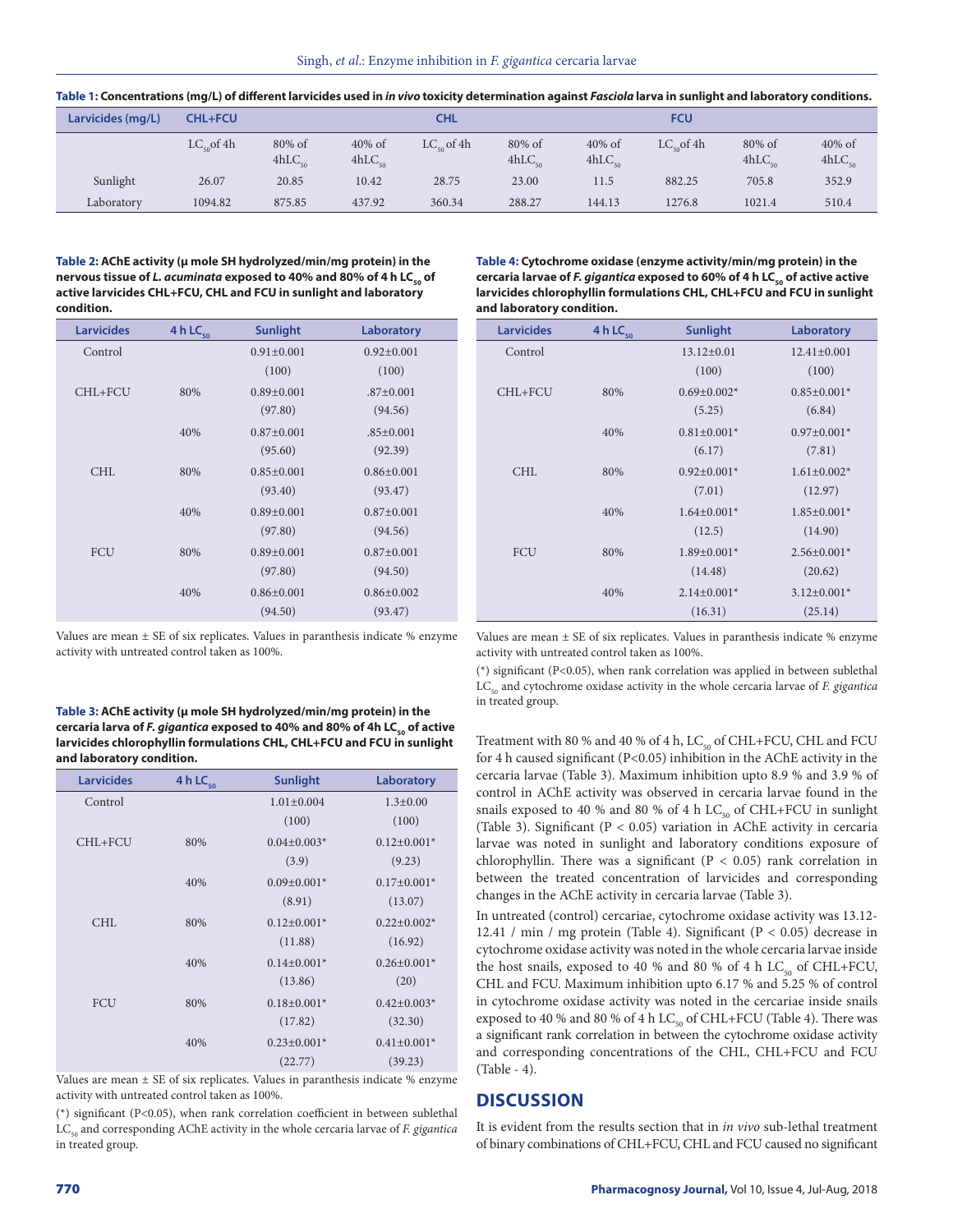change in AChE activity in the nervous tissue of snails *L. acuminata.*  While significant inhibition of AChE activity was noticed in treated cercaria larvae in sunlight and laboratory conditions. It indicates that concentration toxic to cercaria larvae is safe against host snail *L. acuminata*. Presence of AChE is reported in several developmental stages of the parasite, i.e. in cercaria, schistosomula and adult worms.32,33 Fried *et al.*<sup>34</sup> reported that AChE is an active enzyme in cercaria larvae of *Echinostoma revolutam* (Trematoda). AChE is widely used as a biomarker in various toxicological studies.35,36 Seasonal variation in AChE activity in the nervous tissue of the clam *Tapes philippinarum.*35 and snail *Cronia contracta*  were noted in different Goa cost of India.<sup>36</sup> It is reported that acetylcholinesterase and cytochrome oxidases are very important enzymes in activation of cercaria.37 The enzyme AChE plays an important role in animals exposed to various natural/unnatural stimulants and in nerve impulse transmission in both vertebrate and invertebrates.<sup>38</sup> Effect of sublethal concentrations of different larvicides formulations of CHL and FCU are potent inhibitors of acetylcholinesterase activity of cercaria larvae.

Cytochrome oxidase is an important enzyme of electron transport system, responsible for active movement of cercaria larvae.37,39 A classical electron transport chain is reported in larval stages of trematode but is generally absent in adults.<sup>39</sup> Cercarian tails have more cytochrome oxidase activity to meet the energy demands for movement.<sup>40</sup> Earlier it has been reported that phyto cercaricides citral, ferulic acid, umbelliferone, azadirachtin and allicin caused significant inhibition of acetylcholinesterase (AChE) and cytochrome oxidase activity in the treated cercaria larvae of *F. gigantica*. 41 Kumar *et al.*42 reported that chlorophyllin is a potent inhibitor of cytochrome P450 enzymes involved in bioactivation of several environmental carcinogens because of radical scavenging mechanism and suppress metabolic activation. There is a significant (p<0.05) decrease in the cytochrome oxidase activity in the treated cercaria. It indicates that inhibition of AChE and cytochrome oxidase may be the cause of cercarial death. Present study, clearly indicates that we can reduce the incidence of fasciolosis without killing the snails with different formulations of chlorophyllin in sunlight. Among all the formulations CHL+FCU in sunlight are more effective cercaricides as it caused highest inhibition of AChE and cytochrome oxidase in cercaria larvae.

### **CONCLUSION**

It seems that inhibition of AChE and cytochrome oxidase by chlorophyllin formulations in cercaria larvae of *F. gigantica* inside the snail body is a major cause of larval death. Thus, the larvicidal activity of these natural compounds may be helpful in solving the problem of fasciolosis by killing the larvae inside the host. So, the present study is one of the promising methods to control fasciolosis without killing the snails.

### **ACKNOWLEDGEMENT**

The authors are grateful to Dr. Vinay Kumar Singh (Department of Zoology, DDU Gorakhpur University, Gorakhpur, India) for his valuable suggestions in analysis and construction of the final manuscript.

### **CONFLICT OF INTEREST**

The authors declare that there is no conflict of interest regarding publication of this manuscript.

### **ABBREVIATIONS**

**CHL:** Chlorophyllin; **AChE:** Acetylcholinesterase; **FCU:** Freeze dried Cow Urine.

### **REFERENCES**

- 1. Fox NJ, White PC, Mcclean CJ, Marion G, Evans A, Hutchings MR. Predicting impacts of climate change on *Fasciola hepatica* risk. PLoS One. 2011;6(1):e16126.
- 2. Charlier J, Hostens M, Jacobs J, Ranst BV, Duchateau L. Integrating fasciolosis control in the dry cow management: the effect of closantel treatment on milk production. PLoS One. 2012;7(8):e43216.
- 3. Ali NM. Development and evaluation of a dipstick assay in diagnosis of human fasciolosis. Parasitol Res. 2012;110(5):1649-54.
- 4. Usip LPE, Ibanga ES, Edoho HJ, Amadi EC, Utah E. Prevalence of Fascioliasis and the economic loss of condemned liver due to *Fasciola* infection in Cattle slaughtered at three abattoirs in Eket Urban, Akwa Ibom State of Nigeria. Glob Adv Res J Food Sci Technol. 2014;3(2):54-75.
- 5. Singh DJ, Singh VK, Singh DK. Photomediated Larvicidal Activity of Pheophorbide an against Cercaria Larvae of *Fasciola gigantica*. Scientifica. 2017;1-7.
- 6. Upadhyay A, Singh DK. Molluscicidal activity of *Sapindus mukorossi* and *Terminalia chebula* against the freshwater snail *Lymnaea acuminata.* Chemosphere. 2011; 83(4):468-74.
- 7. Singh DJ, Singh DK. Phytotherapy of chlorophyllin exposed *Lymnaea acuminata*: A new biotechnological tool for fasciolosis control. Parasite Epidemiol Control. 2016;1(2):20-5.
- 8. Shukla S, Singh VK, Singh DK. The effect of single, binary, tertiary combination of few plant derived molluscicides alone or in combination with synergist on different enzymes in the nervous tissues of the freshwater snail Lymnaea (Radix) acuminata (Lamark). Pesticide Biochem Physiol. 2006;85(3):167-73.
- 9. Kumar P, Singh VK, Singh DK. Bait formulations containing molluscicides and attractant amino acids against the harmful snail *Lymnaea acuminata*. Drug Invent Today. 2010;2(7):358-61.
- 10. Jaiswal P, Singh DK. Molluscicidal activity of Carica papaya and Areca catechu against the freshwater snail *Lymnaea acuminata*. Vet Parasitol. 2008;152(3):264-70.
- 11. Sunita K, Kumar P, Singh VK, Singh DK. *In vitro* phytotherapy of vector snails by binary combinations of larvicidal active components in effective control of fasciolosis. Rev Inst Med Trop Sao Paulo. 2013;55(5):303-8.
- 12. Singh DJ, Singh DK. Anthelmintic activity of chlorophyllin against different larval stages of *Fasciola gigantica*. Rev Inst Med Trop Sao Paulo. 2016;58:39.
- 13. Sunita K, Singh DK. Fasciolosis control: *in vivo* and *in vitro* phytotherapy of vector snail to kill *Fasciola* larva. J Parasitol Res. 2011;1-7.
- 14. Singh DJ, Singh DK. Toxicity of chlorophyllin in different wavelengths of visible light against *Fasciola gigantica* larvae. J Photochem Photobiol B: Biol. 2015; 144:57-60.
- 15. Rao IG, Singh A, Singh VK, Singh DK. Effect of single and binary combinations of plant-derived molluscicides on different enzymes activities in the nervous tissue of *Achatina fulica*. J Appl Toxicol*.* 2003;23(1):19-22.
- 16. Tripathi SM, Singh VK, Singh DK. Enzyme inhibition by the molluscicidal agent *Punica granatum* Linn. Bark and *Canna indica* Linn. Root. Phytother Res. 2004;18(7):501-6.
- 17. Kumar P, Singh VK, Singh DK. Kinetics of enzyme inhibition by active molluscicidal agents ferulic acid, umbelliferone, eugenol and limonene in the nervous tissue of snail *Lymnaea acuminata.* Phytother Res. 2009;23(2):172-7.
- 18. Tripathi R, Singh VK, Singh DK. Freeze-dried powder of cow urine reduces the viability of the snail *Lymnaea acuminata.* J Pest Sci*.* 2006;79(3):143-8.
- 19. Tripathi R, Kumar P, Singh VK, Singh DK. Cow urine and their formulations with plant molluscicides against reproduction of vector snail *Lymnaea acuminata*. Drug Invent Today. 2010;2(8):376-80.
- 20. Kumar S, Singh DK, Singh VK. Molluscicidal effect of freeze-dried cow urine of Indian breeds against *Lymnaea acuminata*. American-Euroasian J Toxicol Sci. 2011;3(2):70-4.
- 21. Kumar S, Singh DK, Singh VK. Binary combination of different Freeze-Dried Cow Urine (FCU) with some plant molluscicides against *Lymnaea acuminata*: Vector of Fasciolosis. Adv Life Sci. 2011;1(1):24-9.
- 22. Wohllebe S, Ulbrich C, Grimm D, Pietsch J, Erzinger G, Richter R, *et al*. Photodynamic treatment of *Chaoborus crystallinus* larvae with chlorophyllin induces necrosis and apoptosis. Photochem Photobiol. 2011;87(5):1113-22.
- 23. Largue C, Mcewan J, Poulin R, Keeney DB. Co-occurrences of parasite clones and altered host phenotype in a snail-trematode system. Int J Parasitol. 2007; 37(13):1459-67.
- 24. Sunita K, Kumar P, Singh VK, Singh DK. Larvicidal activity of Azadirachtin against *Fasciola* larvae. The Ecoscan. 2013;4:189-94.
- 25. Lowry OH, Rosebrough NJ, Farr AL, Randall RJ. Protein measurement with folin phenol reagent. J Biol Chem. 1951;193(1):265-75.
- 26. Ellman GL, Courtney KD, Andres VT, Featherstone RM. A few and rapid colorimetric determination of acetylcholinesterase activity. Biochem Pharmacol*.* 1961;7(2):88-95.
- 27. Singh S, Srivastava MC, Tiwari JP. Anthelminthic activity of *Zanthoxylum alatum*  (Tejbal). Indian Drugs. 1982;19:348-53.
- 28. Cooperstein SJ, Lazarow A. A microspectrophotometric method for the determination of cytochrome oxidase. J Biol Chem. 1951;189(2):665-70.
- 29. Singh DK, Agarwal RA. Action sites of cypermethrin, a synthetic pyrethroid in the snail *Lymnaea acuminata*. Acta Hydrochim Hydrobiol. 1991;19(4):425-30.
- 30. Robertson JL, Russell RM, Preisler HK, Savin NE. Bioassay with arthropods: